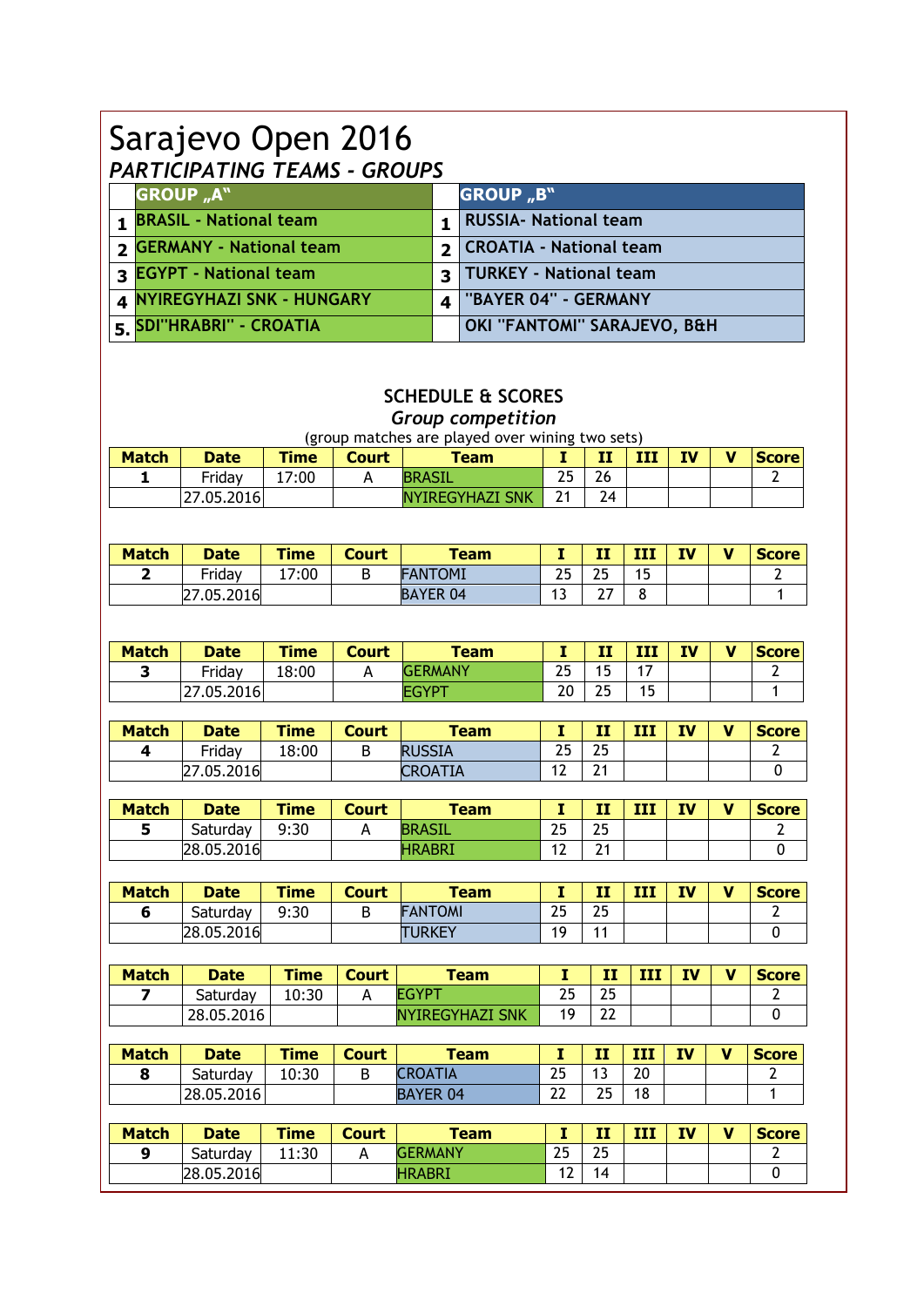| <b>Match</b> | <b>Date</b>            | <b>Time</b> | <b>Court</b> | <b>Team</b>                     | $\mathbf{I}$   | II            | III | IV        | v            | <b>Score</b>   |
|--------------|------------------------|-------------|--------------|---------------------------------|----------------|---------------|-----|-----------|--------------|----------------|
| 10           | Saturday               | 11:30       | B            | <b>FANTOMI</b>                  | 25             | 21            | 15  |           |              | $\overline{2}$ |
|              | 28.05.2016             |             |              | <b>RUSSIA</b>                   | 17             | 25            | 11  |           |              | 1              |
|              |                        |             |              |                                 |                |               |     |           |              |                |
| <b>Match</b> | <b>Date</b>            | <b>Time</b> | <b>Court</b> | <b>Team</b>                     | I              | II            | III | <b>IV</b> | V            | <b>Score</b>   |
| 11           | Saturday               | 12:30       | A            | <b>BRASIL</b>                   | 30             | 18            |     |           |              | 0              |
|              | 28.05.2016             |             |              | <b>EGYPT</b>                    | 32             | 25            |     |           |              | $\mathbf{2}$   |
|              |                        |             |              |                                 |                |               |     |           |              |                |
| <b>Match</b> | <b>Date</b>            | <b>Time</b> | <b>Court</b> | <b>Team</b>                     | I              | $\mathbf{II}$ | III | <b>IV</b> | V            | <b>Score</b>   |
| 12           | Saturday               | 12:30       | B            | <b>BAYER 04</b>                 | 25             | 25            |     |           |              | $\overline{2}$ |
|              | 28.05.2016             |             |              | <b>TURKEY</b>                   | 16             | 16            |     |           |              | 0              |
|              |                        |             |              |                                 |                |               |     |           |              |                |
| <b>Match</b> | <b>Date</b>            | <b>Time</b> | <b>Court</b> | <b>Team</b>                     | I              | II            | III | <b>IV</b> | V            | <b>Score</b>   |
| 13           | Saturday               | 13:30       | Α            | <b>GERMANY</b>                  | 25             | 25            |     |           |              | $\overline{2}$ |
|              | 28.05.2016             |             |              | <b>NYIREGYHAZI SNK</b>          | 14             | 11            |     |           |              | 0              |
|              |                        |             |              |                                 |                |               |     |           |              |                |
| <b>Match</b> | <b>Date</b>            | <b>Time</b> | <b>Court</b> | <b>Team</b>                     | 1              | II            | III | <b>IV</b> | V            | <b>Score</b>   |
| 14           | Saturday               | 13:30       | B            | <b>CROATIA</b>                  | 14             | 19            |     |           |              | 0              |
|              | 28.05.2016             |             |              | <b>FANTOMI</b>                  | 25             | 25            |     |           |              | $\overline{2}$ |
|              |                        |             |              |                                 |                |               |     |           |              |                |
| <b>Match</b> | <b>Date</b>            | <b>Time</b> | <b>Court</b> | <b>Team</b>                     | I              | II            | III | <b>IV</b> | v            | <b>Score</b>   |
| 15           | Saturday               | 14:30       | A            | <b>HRABRI</b>                   | 10             | 11            |     |           |              | 0              |
|              | 28.05.2016             |             |              | <b>EGYPT</b>                    | 25             | 25            |     |           |              | $\overline{2}$ |
| <b>Match</b> | <b>Date</b>            | <b>Time</b> | <b>Court</b> | <b>Team</b>                     | $\mathbf I$    | II            | III | <b>IV</b> | V            | <b>Score</b>   |
|              |                        |             |              |                                 |                |               |     |           |              |                |
|              |                        |             |              |                                 |                |               |     |           |              |                |
| 16           | Saturday               | 14:30       | B            | <b>RUSSIA</b>                   | 25             | 25            |     |           |              | $\mathbf{2}$   |
|              | 28.05.2016             |             |              | <b>TURKEY</b>                   | $\overline{7}$ | 18            |     |           |              | $\mathbf 0$    |
|              |                        |             |              |                                 |                |               |     |           |              |                |
| <b>Match</b> | <b>Date</b>            | <b>Time</b> | <b>Court</b> | <b>Team</b>                     | $\mathbf{I}$   | II            | III | <b>IV</b> | v            | <b>Score</b>   |
| 17           | Saturday               | 15:30       | A            | <b>GERMANY</b>                  | 25             | 25            |     |           |              | $\mathbf{2}$   |
|              | 28.05.2016             |             |              | <b>BRASIL</b>                   | 21             | 14            |     |           |              | 0              |
|              |                        |             |              |                                 |                |               |     |           |              |                |
|              |                        |             |              |                                 |                |               |     |           |              |                |
| <b>Match</b> | <b>Date</b>            | <b>Time</b> | <b>Court</b> | <b>Team</b>                     | I              | $\mathbf{I}$  | III | IV        | v            | <b>Score</b>   |
| 18.          | Saturday               | 15:30       | B            | <b>RUSSIA</b>                   | 25             | 25            |     |           |              | $\overline{2}$ |
|              | 28.05.2016             |             |              | <b>BAYER 04</b>                 | 15             | 18            |     |           |              | $\mathbf 0$    |
|              |                        |             |              |                                 |                |               |     |           |              |                |
|              |                        |             |              |                                 |                |               |     |           |              |                |
| <b>Match</b> | <b>Date</b>            | <b>Time</b> | <b>Court</b> | <b>Team</b>                     | $\mathbf{I}$   | $\mathbf{II}$ | III | <b>IV</b> | V            | <b>Score</b>   |
| 19           | Saturday               | 16:30       | A            | <b>HRABRI</b>                   | 25             | 13            |     |           |              | $\mathbf 0$    |
|              | 28.05.2016             |             |              | <b>NYIREGYHAZI SNK</b>          | 27             | 25            |     |           |              | $\mathbf{2}$   |
|              |                        |             |              |                                 |                |               |     |           |              |                |
| <b>Match</b> | <b>Date</b>            | <b>Time</b> | <b>Court</b> | <b>Team</b>                     | I              | $\mathbf{II}$ | III | IV        | $\mathbf{V}$ |                |
| 20           | Saturday<br>28.05.2016 | 16:30       | B            | <b>CROATIA</b><br><b>TURKEY</b> | 25<br>14       | 25<br>15      |     |           |              | <b>Score</b>   |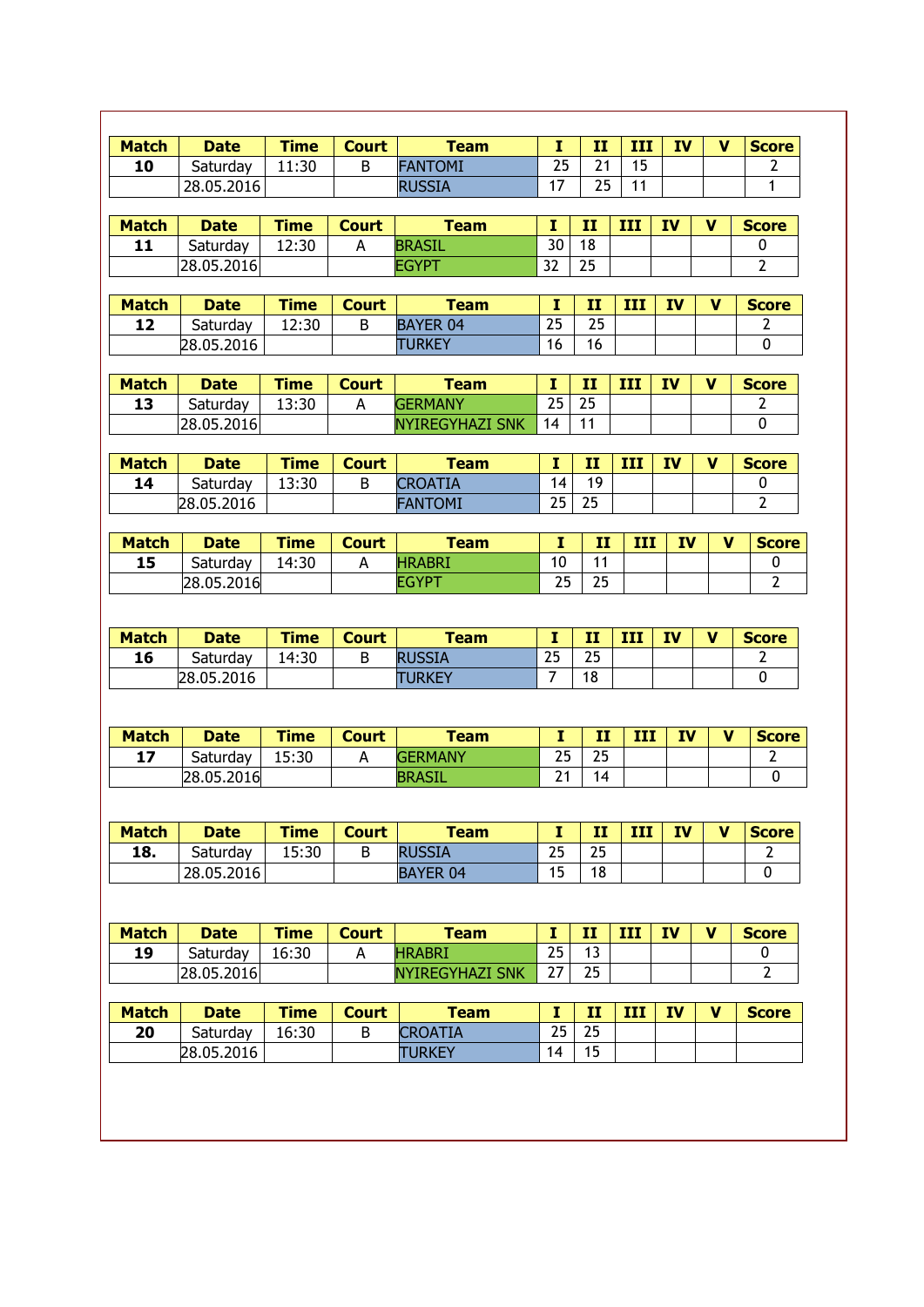|              |             |             |              | Semi-finals                              |     |    |    |    |    |              |
|--------------|-------------|-------------|--------------|------------------------------------------|-----|----|----|----|----|--------------|
|              |             |             |              | (match is played over wining three sets) |     |    |    |    |    |              |
| <b>Match</b> | <b>Date</b> | <b>Time</b> | <b>Court</b> | <b>Team</b>                              |     | П  | ш  | ΙV | v  | <b>Score</b> |
| 21           | Saturday    | 17:30       |              | <b>GERMANY</b>                           | 25  | 25 |    | 14 | a  | ◠            |
|              | 28.05.2016  |             |              | <b>RUSSIA</b>                            | ີ 1 | 23 | つら | 25 | 15 |              |

| <b>Match</b> | <b>Date</b> | <b>Time</b> | <b>Court</b> | <b>Team</b>    |    | m.<br>. .        | ш         | TV | M | <b>Score</b> |
|--------------|-------------|-------------|--------------|----------------|----|------------------|-----------|----|---|--------------|
| 22           | Saturdav    | 7:30<br>⊥   |              | <b>FANTOMI</b> | 25 | つら<br><u>_ _</u> | つに<br>LJ  |    |   |              |
|              | 28.05.2016  |             |              | <b>FGYPT</b>   | 16 | 19               | ົາ<br>ر ے |    |   |              |

## *Matches for 5th and 10th place*

| <b>Match</b> | <b>Date</b> | <b>Time</b> | Court | <b>Team</b>   |    | - -<br>л.       | 777<br>. | TV | v | <b>Score</b> |
|--------------|-------------|-------------|-------|---------------|----|-----------------|----------|----|---|--------------|
| 23           | Sundav      | 09:30       |       | <b>HRABRI</b> | 10 | 20              |          |    |   |              |
|              | 29.05.2016  |             |       | <b>TURKEY</b> | 25 | つら<br><u>LJ</u> |          |    |   |              |

| <b>Match</b> | <b>Date</b> | <b>Time</b> | Court | <b>Team</b>        |          | - -<br>. . | ш  | TV | <b>Score</b> |
|--------------|-------------|-------------|-------|--------------------|----------|------------|----|----|--------------|
| 24           | Sundav      | 09:30       |       | <b>NYIREGYHAZI</b> | າາ<br>∠∠ | つら         | 16 |    |              |
|              | 29.05.2016  |             |       | <b>BAYER 04</b>    | 25       | 20         | 14 |    |              |

| <b>Match</b> | <b>Date</b> | Time  | Court | <b>Team</b>    | . .       | --<br>   | III | IV | $\blacksquare$ | <b>Score</b> |
|--------------|-------------|-------|-------|----------------|-----------|----------|-----|----|----------------|--------------|
| 25           | Sundav      | 10:30 |       | <b>BRASIL</b>  | つら<br>ر ے | つに<br>∠J |     |    |                |              |
|              | 29.05.2016  |       |       | <b>CROATIA</b> | วว<br>ر ے |          |     |    |                |              |

## *Bronze medal* (match is played over wining three sets) **Match No Date Time Court I II III IV V Score 26** Sunday 12:00 **GERMANY** 26 25 26 25 3 29.05.2016 **EGYPT** 24 18 28 22 1

| (match is played over wining three sets) |             |             |              |                |    |    |     |           |   |              |  |
|------------------------------------------|-------------|-------------|--------------|----------------|----|----|-----|-----------|---|--------------|--|
| <b>Match</b><br><b>N<sub>o</sub></b>     | <b>Date</b> | <b>Time</b> | <b>Court</b> |                |    | II | III | <b>IV</b> | v | <b>Score</b> |  |
| 27                                       | Sunday      | 14:00       |              | <b>FANTOMI</b> |    | 25 | 23  | 25        |   |              |  |
|                                          | 29.05.2016  |             |              | <b>RUSSIA</b>  | 25 | 23 | 25  | วว        |   |              |  |